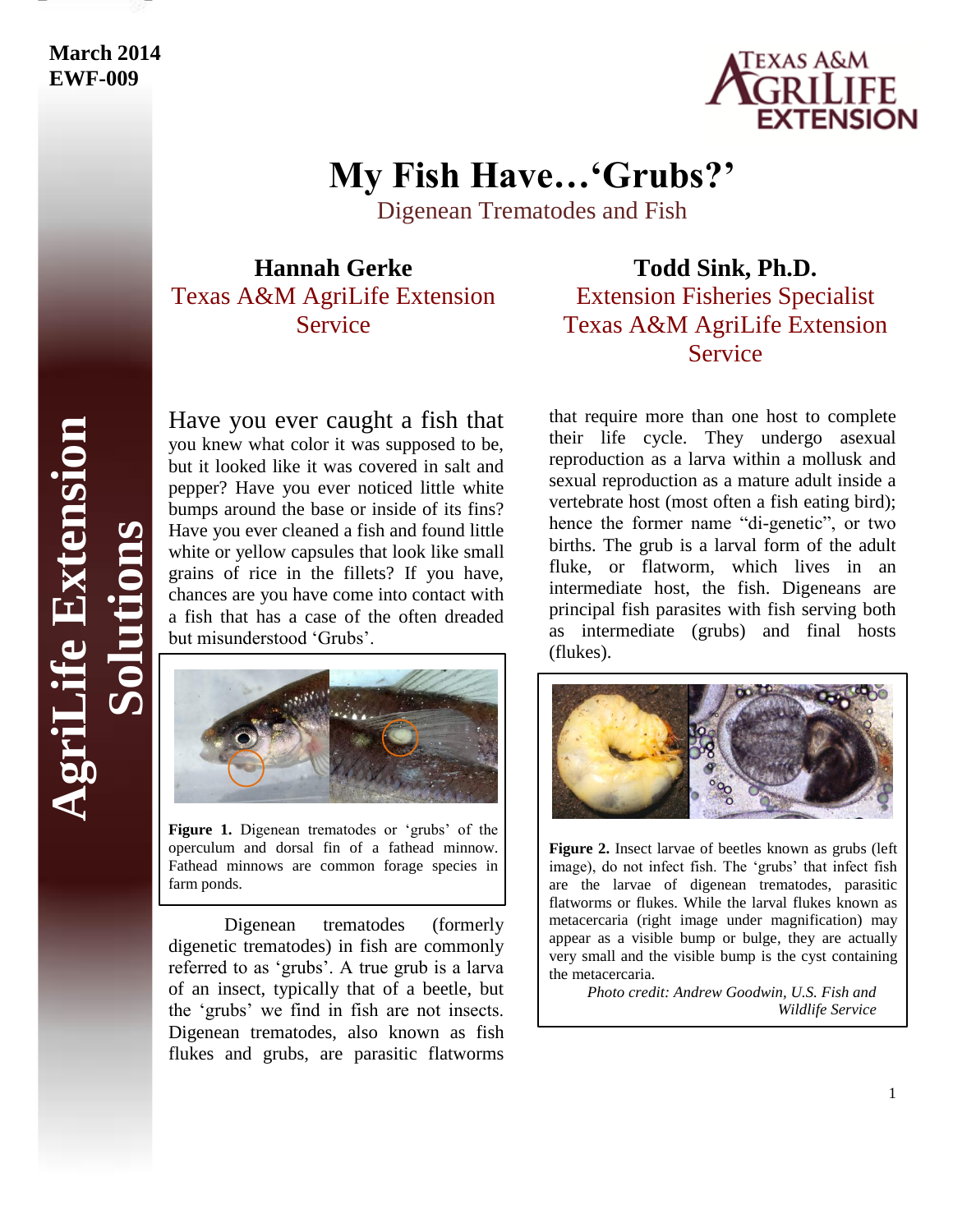

texture of the fish. **AgriLife Extension Solutions**

*Cife Bxtension* 

There are many species of digenean trematodes, with more than 9,000 species described, but we will examine four of the most common species of grubs that cause problems for pond fish in North America: yellow grub (*Clinostomum complanatum*), black grub (*Uvulifer ambloplitis*), white grub (*Posthodiplostomum minimum*), and *Bolbophorus* sp. Each of these grubs has three different hosts, a fish-eating bird, a snail, and a fish, and the effect it has on its host varies from harmless to potentially fatal. The species of bird often determines the species of grub found, as different species of birds play host to different species of grubs. The grubs frequently appear as unsightly spots or bumps on infected fish and are rejected by many consumers as a result. However, they are harmless to humans if removed or the fish is thoroughly cooked, and they do not affect the taste or



**Figure 3.** Fish eating birds such as the belted kingfisher (left) and great egret (right) are the final host of the adult flukes life cycle, and also the beginning. Other fish 'grub' hosts include the great blue heron, green heron, great egret, little blue heron, and black-crowned night heron.

#### **Grub Life Cycle**

Digenean grubs have a complex life cycle with 2-3 intermediate hosts, possible transfer hosts and a final host. The cycle begins

when the adult trematode, also known as a fluke, produces eggs inside the final host, a fish-eating bird. The eggs are released back into the pond through the bird's feces or through contact with the water. The eggs hatch into the first free-swimming larval form, called a miracidium, and seek out their first intermediate host, a snail, at which point they burrow into the soft tissues of the snail. Once inside the snail, they reproduce asexually forming a cyst filled with rediae. After maturing within the snail, the rediae emerge from the snail as yet another freeswimming larval stage called cercaria. The cercaria has a limited period of time in which it must infect a second intermediate host, a fish, or it will not survive. Once the cercaria finds a host fish, they burrow inside of it and migrate to certain tissues. Some species merely burrow just below the skin, while other species burrow into the muscle or organs such as the kidney, liver, or ovaries. Encysted within the fish, the cercaria grows into another larval stage, metacercaria. This encysted stage found in fish is what is often referred to as a grub. When a bird eats the infested fish, the grub reaches adulthood as a fluke inside the bird's mouth, throat, or intestines, and completes the cycle - or restarts it depending on how you look at it.

#### **Yellow Grub**  *Clinostomum complanatum*

The yellow grub can be a significant problem in pond fisheries. The adult fluke of the yellow grub lives and reproduces in the mouth and throat of the great blue heron, green heron, great egret, little blue heron, and blackcrowned night heron. Eggs are released into the water when the heron or egret feeds. The miracidia of the yellow grub only infect snails of the genus *Helisoma* (*Planorbella*), the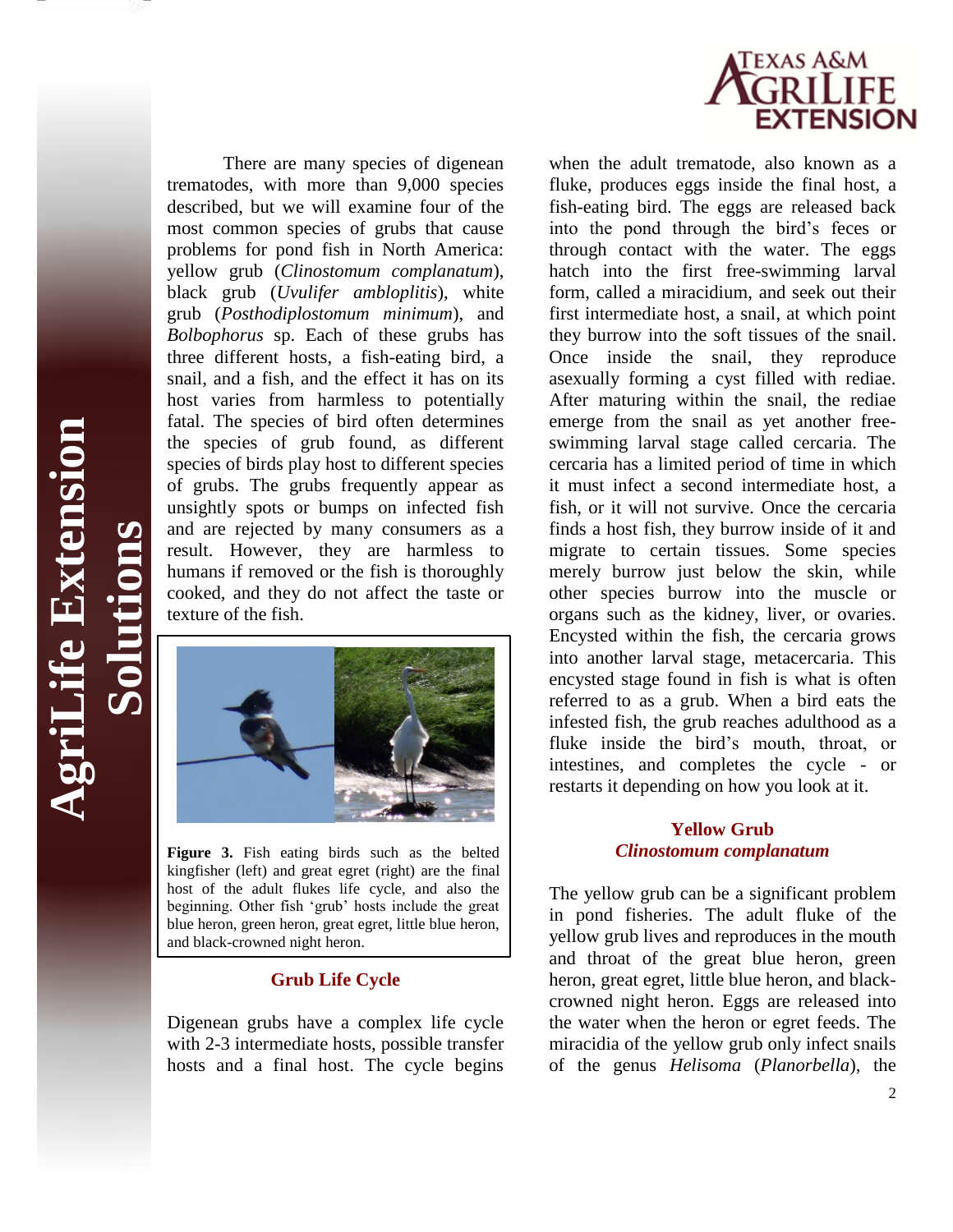

ramshorn snails, after which the cercaria infect a fish host. The 3 to 8 mm metacercariae, or grubs, become embedded in the muscle or under the surface of the skin and appear as yellow or white bumps sometimes described as looking like yellow grains of rice. The yellow grub can also be found in the liver or ovaries of fish, where they cause much more damage. Although yellow perch, largemouth, spotted, and smallmouth bass, bluegill, redear sunfish, green sunfish, redbreast sunfish, and channel catfish are the most common fish-hosts, yellow grubs have been found in most freshwater fish species. Unless heavily infected, the fish-host is usually unaffected by the grub's presence. In commercial fish produced for food markets, the yellow spots can render the fish unmarketable, and can be unappetizing to anglers who catch fish with grubs. The yellow color and relatively large size distinguish this grub from other grubs.



**Figure 4.** A channel catfish fillet and carcass demonstrating an extreme infestation of yellow grubs. The grubs have rendered the fillets unfit for sale and unappealing to anglers who catch such fish.

#### **Black Grub** *Uvulifer ambloplitis*

Black grub infestation in large numbers results in "black spot disease", causing the fish to have a black peppered appearance. However, this level of infestation is uncommon and most fish will typically have

only a few black spots. In commercial fish produced for food markets, the black spots can render the fish unmarketable. Like the



**Figure 5.** A hybrid sunfish with a yellow grub infestation at the base of the pectoral fin. *Photo credit: Andrew Goodwin, U.S. Fish and Wildlife Service*

yellow grub, it also infects snails of the genus *Helisoma* (*Planorbella*)*,* but it resides in the intestine of the belted kingfisher as its final host. Black grubs are most commonly found in sunfish, black bass, crappie, and yellow perch, where they burrow through the skin and encyst in the muscles, tail base and fins. The black grub is only 0.36 to 0.39 mm in size (1 to 2 cm for adult flukes), but the infected fish reacts to the encysted grub's presence by surrounding it with blackpigmented tissues, resulting in noticeably raised black spots. Although in most cases the host-fish is relatively unaffected, the black grub's penetration of the skin can cause damage and possibly hemorrhage, raising the fish's susceptibility to disease. Infected fish may also have higher dissolved oxygen concentration requirements and experience weight and fat loss, thus decreasing their likelihood of surviving the winter due to

**AgriLife Extension AgriLife Extension Solutions**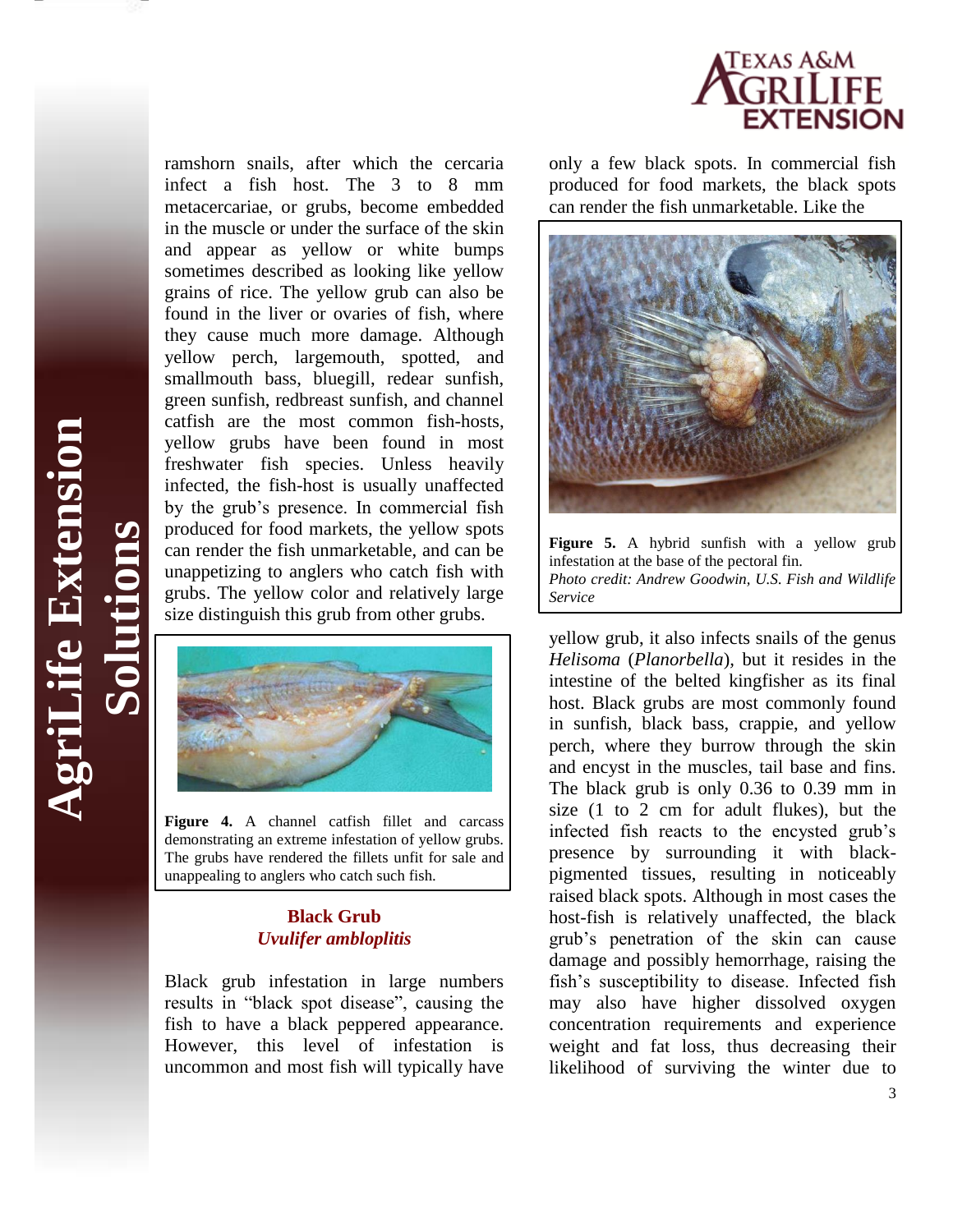

insufficient energy stores. More often than not, black grubs do not cause significant damage to the fish, but their effect is much more appalling to anglers who find the spots disturbing. The black grub can be differentiated from other grubs by the black color, relatively small size, and noticeable location in the fins or skin of the fish.



**Figure 6.** The belly region of a largemouth bass (left) image) and the filet of a black crappie (right image) demonstrating the characteristic peppered look of a black grub infestation.

#### **White Grub** *Posthodiplostomum minimum*

The adult fluke of the white grub makes its home in the intestinal tract of great blue herons, great egrets, little blue herons, snowy egrets, and black-crowned night herons, and its miracidia infect freshwater snails in the genus *Physa*. White grubs can be found in many different freshwater fish. One subspecies of white grub infects mainly centrarchids (largemouth and smallmouth bass, bluegill, reader sunfish, green sunfish, etc.), while a different subspecies infects cyprinids (minnows, shiners, carps, goldfish, etc.). Despite the white grub's small size (1 to 1.5 mm), it has more potentially harmful effects on its host-fish than other grubs because it travels through the bloodstream to live in the fish's kidneys, liver, and ovaries. In larval or severely infected fish, large numbers of white grubs can displace or rupture organs, resulting in death. Heavy

infections in muscle can occur and have caused mortalities, but the main effect is on anglers who find it unappetizing and in commercial fish produced for food sales where white grub renders the fillets unmarketable. The white grub's presence can also weaken the fish's immune system and make it more vulnerable to secondary disease. The white color, relatively large size, and typical location in organs and viscera, sets this grub apart from other common grubs.



**Figure 7.** Hundreds of white grubs have infested the liver of this bluegill causing organ damage. Despite the white grub's small size, it is potentially more harmful to its host-fish than other grubs because it travels through the bloodstream to the fishes organs.

#### *Bolbophorus* **spp.**

*Bolbophorus*'s initial larval host is the ramshorn snail (*Helisoma* or *Planorbella*) and the adult fluke lives in the gastrointestinal tract of the American white pelican. *Bolbophorus* grubs often infect fish like the channel catfish, where they encyst under the skin, in the muscle, or on the tail. Similar in size to the white grub (1 mm), *Bolbophorus* can also have detrimental effects on its host fish. The effects of *Bolbophorus* can range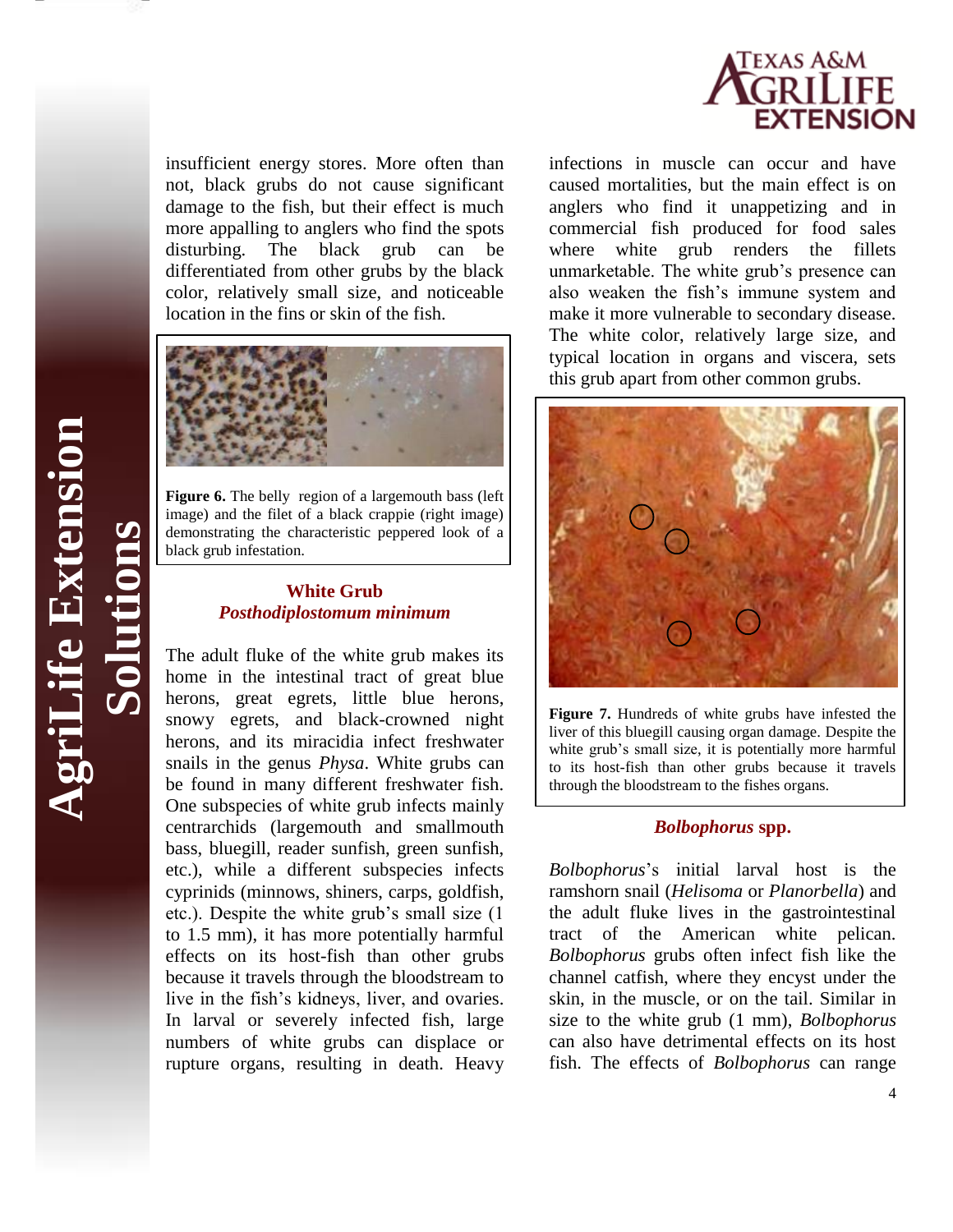

from no noticeable effect on the fish population to heavy mortality. In most cases, large fish aren't as at risk unless severely affected, which results in poor feeding and loss of weight. In smaller fish, however, *Bolbophorus* infections can cause damage to the kidneys and liver, lesions in the skin, and possibly death. *Bolbophorus* has been implicated in significant mortality and major losses to the channel catfish production industry. *Bolbophorus* grubs are distinguished from other grubs by their small size and cysts that are white or red bumps either right under the skin or deeper in the muscle tissue. *Bolbophorus* grubs are similar in size to white grubs.



**AgriLife Extension**

**griLife Extension** 

**Solutions**

**Figure 8.** The caudal fin of a channel catfish exhibiting a *Bolbophorus* spp. infection. The fish may still be marketable at this stage, but any further progression of the infestation will render the fillets unfit for sale.

#### **Grub Management**

You found grubs in one or more of your fish, so what do you do? First, the bad news: there is no FDA-approved treatment for fish infested with grubs. Despite the fact that many host-fish are unaffected by the presence of grubs, the grubs can still cause

huge economic losses for producers due to consumers' rejection of infected fish, and can limit angler's consumption for similar reasons. Producers and pond managers should avoid the spread of grubs in ponds if possible, because infected fish cannot be treated. Don't move water, including bait buckets, from grub infested ponds to ponds that show no signs of an infestation, because it may contain snail eggs, very small snails, or miracidium or cercaria from the grubs. Many grub species can live as long as four years encysted in a fish. The only way to limit grub infestations is to break the grub's life-cycle. There are three options: remove the fish, remove the birds, or remove the snails.

No producer or pond manager is going to remove the fish. The fish are what are desired from the pond in the first place. Therefore, in order to break the life cycle, control snail populations and scare away fisheating birds. This is turn reduces the number of hosts and breaks the life cycle of the grubs. The Migratory Bird Treaty protects all fisheating birds, so any tactics to discourage the presence of birds must be environmentally friendly and you cannot harm the birds. No, you cannot shoot them, unless you have a depredation permit from the U.S. Fish and Wildlife Service. The U.S. Fish and Wildlife Service are not likely to issue a depredation permit unless you can demonstrate that your livelihood is on the line or there is potential for great economic losses. Instead, visit the pond often as many fish eating birds are deterred by human presence. Use noisemaking or visual tactics to scare away birds. This option is not always reliable because birds can get used to scaring mechanisms if they are used repeatedly and not moved or changed frequently. Other options, such as the use of large or active dogs, may be more effective in keeping birds away.

5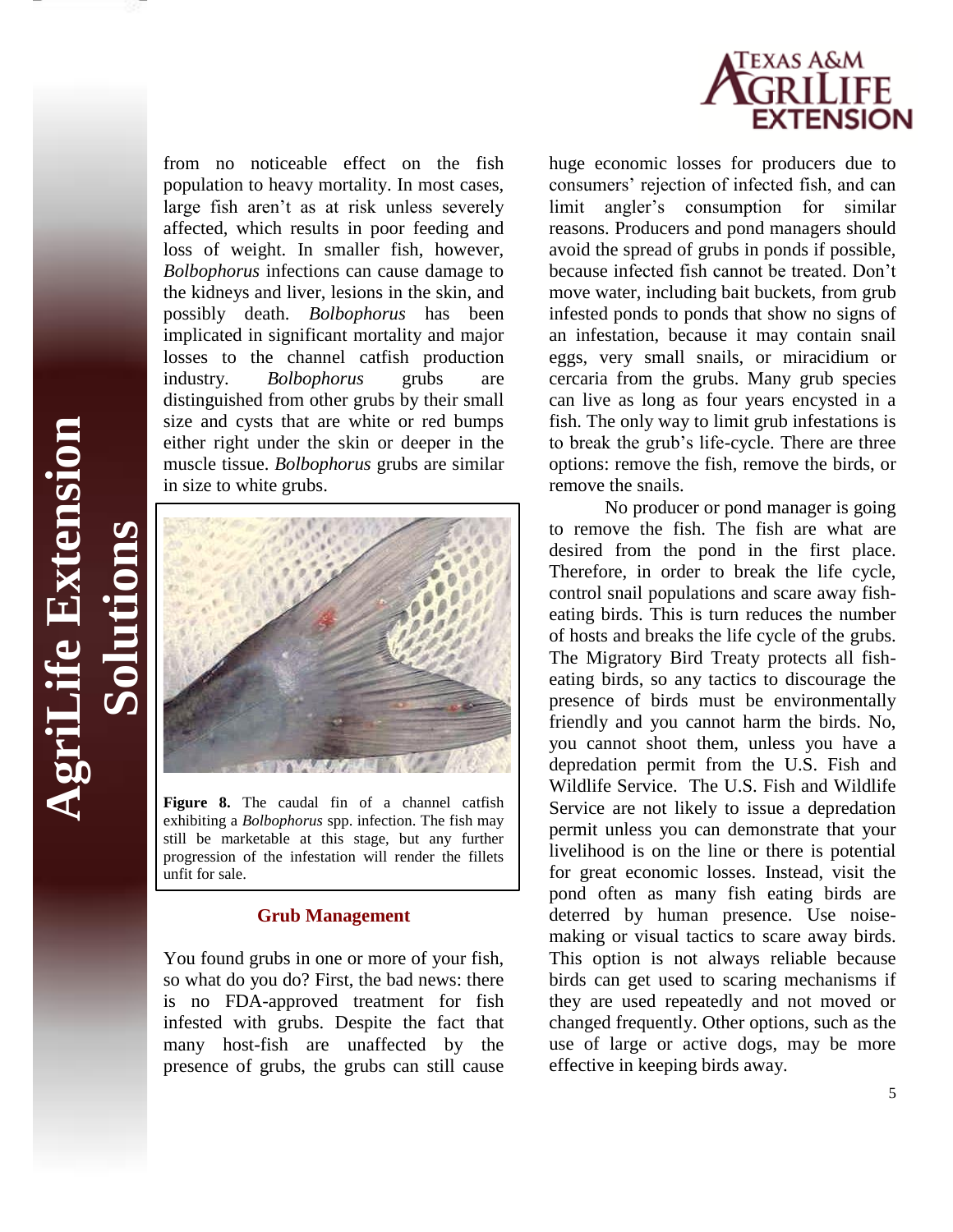

Snail control is often the easiest method to reduce grub populations for producers and pond managers. Decreasing the host snail populations can be achieved through several methods. Pond managers can reduce snail habitat, and therefore indirectly decrease snail populations, by applying aquatically approved herbicides to eliminate aquatic vegetation and submerged weeds along the pond margin. Grass carp (*Ctenopharyngodon idella*) are also effective aquatic vegetation controls, although their use may be restricted. In Texas, only triploid grass carp are legal and a permit from the Texas Parks and Wildlife Department is required before they can be purchased from a certified dealer.

The redear sunfish (*Lepomis microlophus*) is also known as "shellcracker" due to their voracious appetite for snails and may be utilized as a long-term biological control for snail populations. This method of control may take longer to significantly decrease snail population sizes, as the redear sunfish has a relatively small mouth that could limit its feeding to juvenile snails.

**AgriLife Extension**

**AgriLife Extension** 

**Solutions**



**Figure 9.** Redear sunfish, or 'shellcracker', are a common fish species stocked into commercial and recreational ponds to control snail population.

In commercial aquaculture production ponds only, not recreational fishing ponds, chemical treatments such as hydrated lime and copper sulfate offer a more immediate way to reduce snail numbers, but they must be reapplied as the snails repopulate. Chemical treatments are most effective when applied in a band along the pond's margin, with additional treatments in areas with dense vegetation. Since only snails within this area will be affected, aquatic vegetation outside of the treated band should be removed beforehand with herbicide. Small fish may not be able to avoid the chemical treatment, so ponds recently stocked with fry should not be treated.

Dry hydrated lime should be applied at a rate of 50 pounds per 75 to 100 feet of pond bank. Treat a band 3 to 4 feet from the bank, or 1 to 2 feet beyond vegetation extending into the pond. If hydrated lime is mixed with water, it can be applied as slurry. At a concentration of 4.0 to 4.7 pounds per gallon of water, apply 20 gallons of the hydrated lime slurry per 100 feet of bank. Hydrated lime should be used with extreme caution. Hydrated lime can be very dangerous to use. If high concentrations of hydrated lime dust are inhaled, irritation to the respiratory tract will occur. Dermatitis can result from prolonged exposure and repeated skin contact and a risk of severe and permanent eye damage exists if hydrated lime comes in contact with the eyes. The product can cause burns in the presence of moisture and will cause irritation of the gastrointestinal tract when ingested. Personal protective equipment should be worn at all times when using hydrated lime. Hydrated lime can also be dangerous to fish as a rapid pH change can occur resulting in mortality or lost production when used improperly. Hydrated lime is not for use to control snails in recreational fishing ponds.